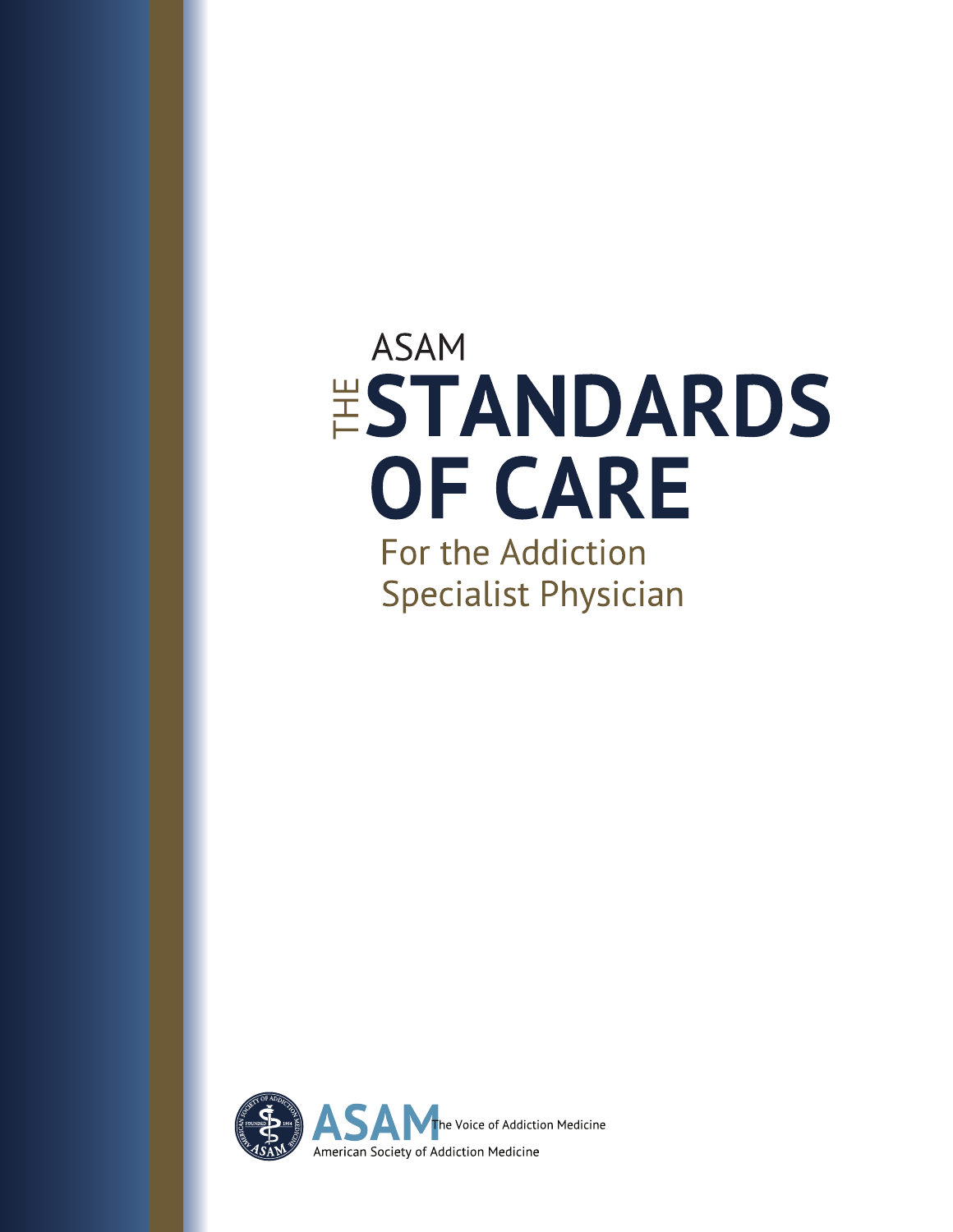# **TABLE OF CONTENTS**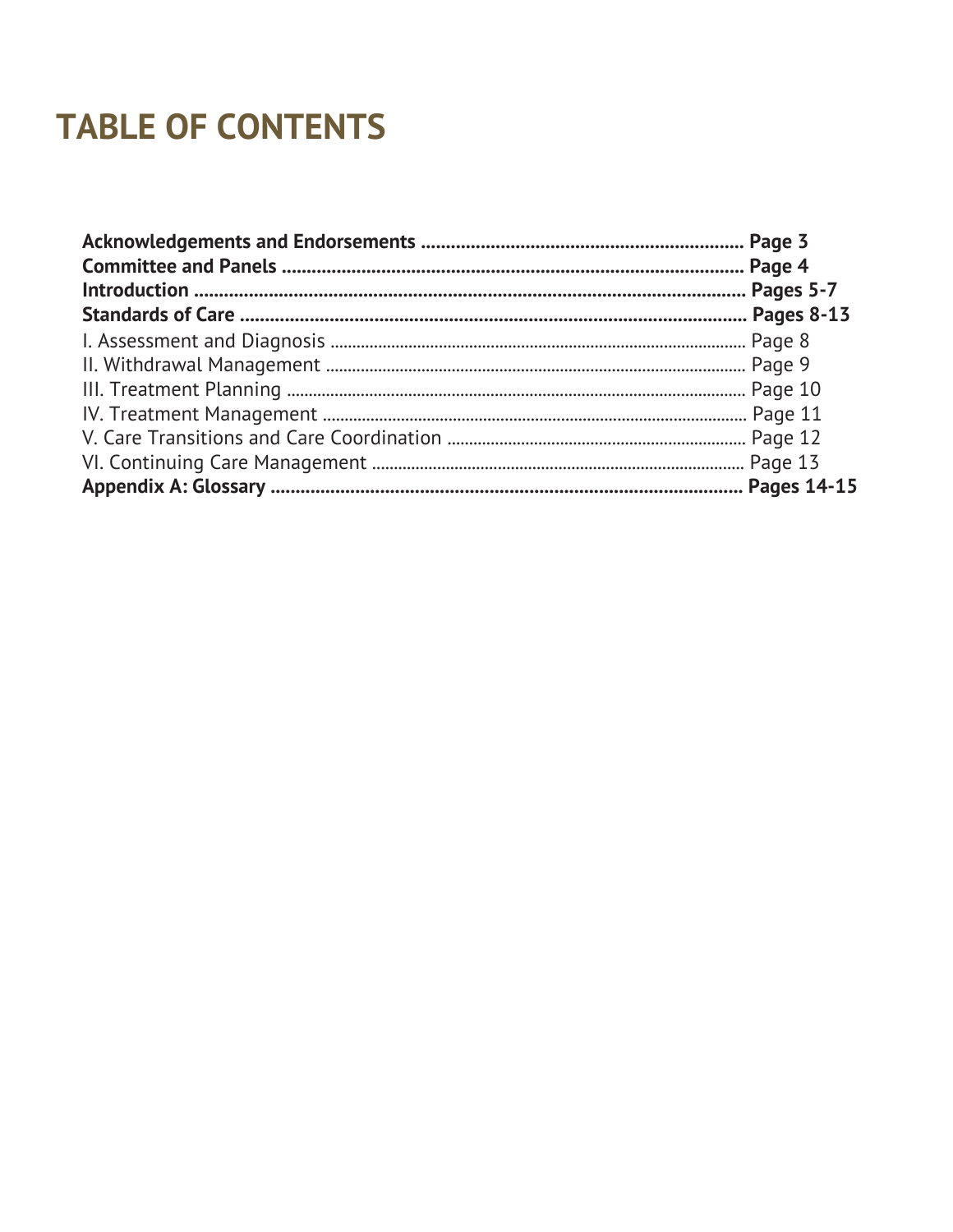# **ACKNOWLEDGEMENTS AND ENDORSEMENTS**

The PIPMAG project was generously funded by the Substance Abuse and Mental Health Services Administration, the National Institute on Drug Abuse, and the National Institute on Alcohol Abuse and Alcoholism. We would like to recognize all the individuals who served on the various committees and panels, especially the chairs Drs. Michael Miller, Margaret Jarvis, Corey Waller, and David Pating, and our expert consultant, Mady Chalk, PhD, who provided valuable input. We would also like to acknowledge the ASAM staff who worked on this project including Susan Awad, Beth Haynes, Alexis Geier-Horan, and Penny Mills.

This document is endorsed by the American Osteopathic Academy of Addiction Medicine (AOAAM).

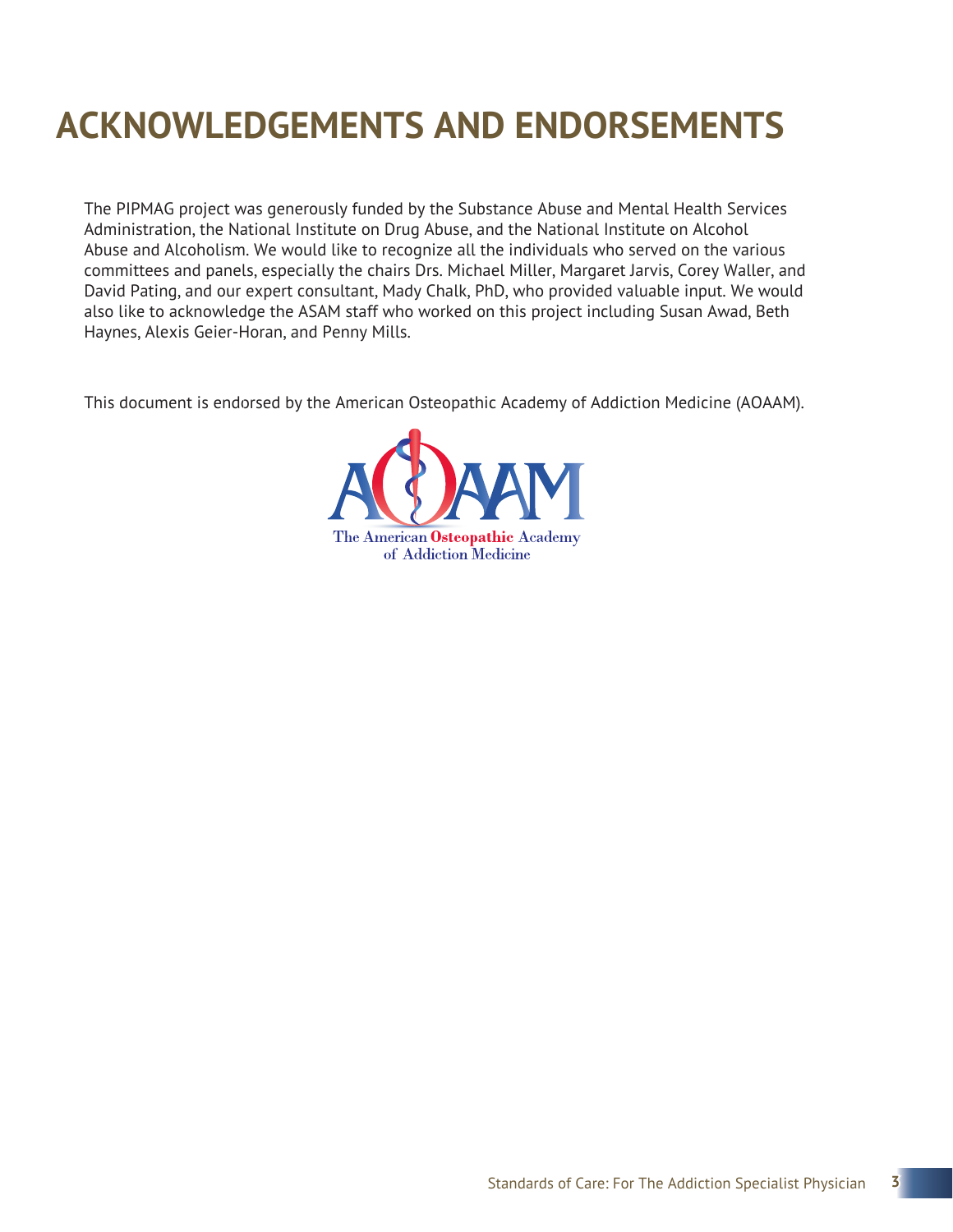# **COMMITTEE AND PANELS**

This document was prepared by the American Society of Addiction Medicine's (ASAM) Practice Improvement and Performance Measurement Action Group (PIPMAG) and its Standards and Outcomes of Care Expert Panel.

#### PIPMAG Steering Committee

#### **Michael M. Miller, MD, FASAM, FAPA (Chair)**

Melinda Campopiano, MD (SAMSHA) Mady Chalk, PhD (Consultant) Sarah Duffy, PhD (NIDA) David Gastfriend, MD Daniel Kivlahan, PhD Margaret Kotz, DO, FASAM Rebecca A. Kresowik, BLS Cherry Lowman, PhD (NIAAA) Dennis McCarty, PhD Elinore McCance-Katz, MD, PhD (Served from October 1, 2012- March 31, 2013) Jack McIntyre, MD Laura McNicholas, MD, PhD Harold Pincus, MD Cary S. Sennett, MD, PhD Hyong Un, MD Jeffery N. Wilkins, MD, FASAM, DFAPA

#### PIPMAG Standards and Outcomes of Care Expert Panel

#### **Margaret Jarvis, MD, FASAM (Chair)**

Hoover Adger, Jr., MD, MPH, MBA Ryan Caldeiro, MD Melinda Campopiano, MD Anthony Dekker, DO, FASAM George Kolodner, MD Dean Krahn, MD Laura McNicholas, MD, PhD David Oslin, MD James Schuster, MD, MBA

#### PIPMAG Performance Measures Expert Panel

#### **Corey Waller, MD (Chair)**

Victor Capoccia, PhD Alex H. Harris, PhD, MS Rhonda Robinson-Beale, MD Cindy Thomas, PhD Constance M. Weisner, DrPH MSW

#### PIPMAG Field Review Panel

**David Pating, MD (Chair)** Louis Baxter, Sr., MD, FASAM Kelly Clark, MD, MBA, FASAM John Femino, MD, FASAM Rick Harwood Connie Horgan, ScD Lori Karan, MD, FACP, FASAM Anna Lembke, MD Judith Martin, MD, FASAM David Mee-Lee, MD Patty Pade, MD Theodore Parran, Jr., MD Terry Rogers, MD Robert Roose, MD Alphonse K. Roy III, MD, FASAM Scott Teitelbaum, MD, FASAM Greg Warren, MD Joseph Westermeyer, MD, PhD, MPH George Woody, MD Stephen A. Wyatt, DO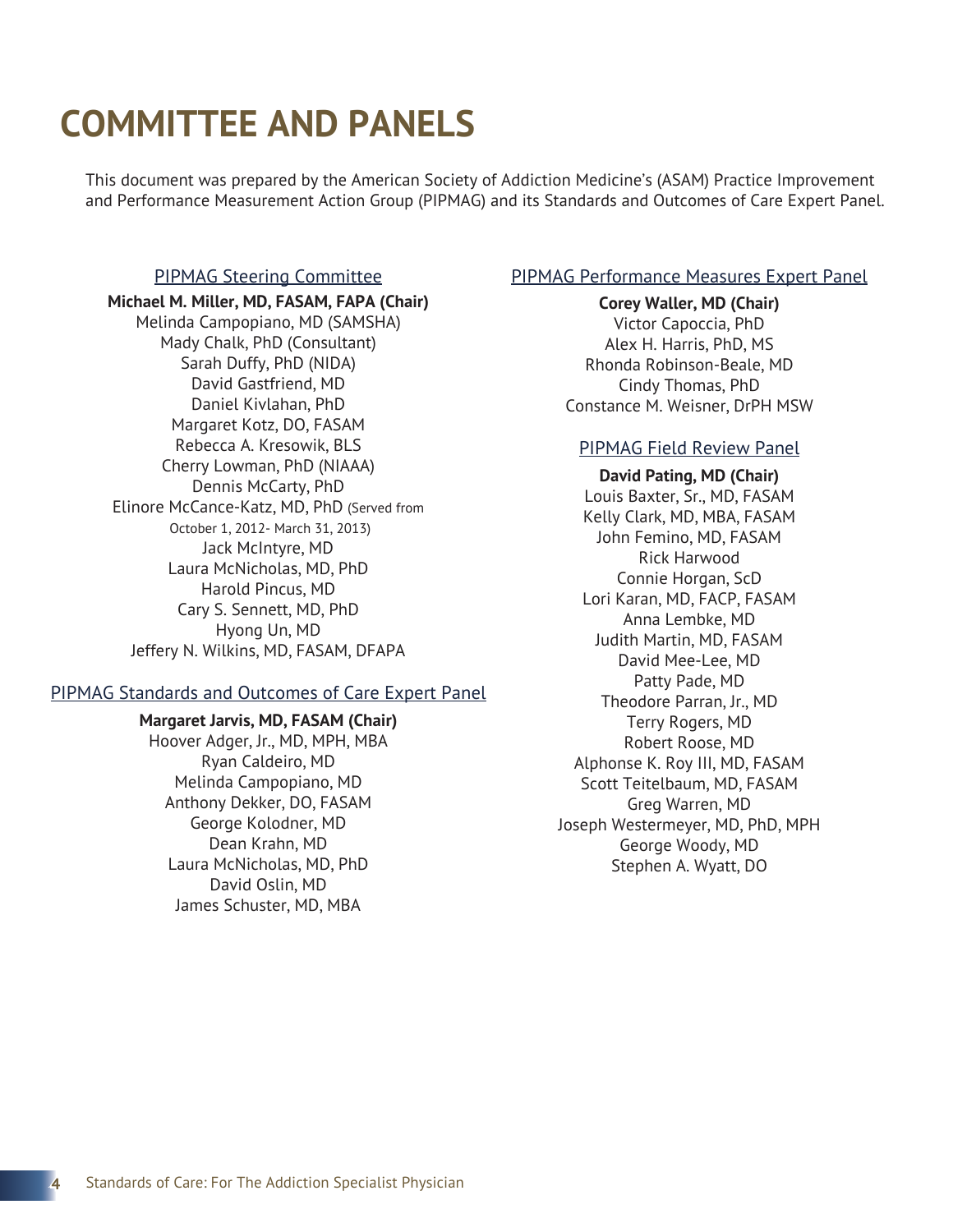# **INTRODUCTION**

### **I. Background and Purpose of Standards:**

The Standards of Care for the Addiction Specialist Physician (The Standards) address the unique responsibilities borne by a physician who manages or oversees the care of a patient with addiction and related disorders. They are intended to support quality improvement activities conducted by health care provider systems, health care quality entities, medical specialty certification boards, and by individual physicians monitoring their own performance in their own practices. The Standards apply to any physician assuming the responsibility for caring for addiction and related disorders and acting in this capacity even if such a physician does not hold specialty certification in addiction medicine or addiction psychiatry. The Standards address expected physician competencies and actions with the ultimate purpose of improving patient outcomes. ASAM anticipates that The Standards will "raise the bar" of expectations and accountabilities in describing what physicians are expected to do at different points in the addiction care process. This document is a dynamic statement on quality medical care and is subject to ongoing review; it may be revised by the American Society of Addiction Medicine (ASAM) in the future based on input from ASAM leaders and consultation with other organizations that have reviewed and chosen to endorse these Standards.

It is important to note The Standards outline a minimum standard of physician performance and should not be construed as describing the extent to totality of care that a person with addiction might require. Additionally, these standards are not substance-, behavior-, or setting-specific, but apply generally to the treatment of individuals with addiction involving any addictive substance or behavior – including nicotine, alcohol, prescription or illicit drugs, and/or addictive behavior such as gambling – in any medical setting.

ASAM recognizes that, at this point in time, the epidemiology of addiction and the expert consensus on how best to treat addictive disorders is more firmly established in the case of substance use disorders than in the case of conditions involving addictive behaviors. Hence, the wording of The Standards primarily focuses on substance-related conditions and not addiction involving addictive behaviors. As scientific knowledge and clinical experience grow with respect to addiction not involving the use of substances, we expect that future statements about standards of care for addiction specialist physicians will be able to address evaluation, management, and care coordination for addiction more broadly.

The Standards were developed using a consensus process. Their development was overseen by a Steering Committee comprised of representatives of the key addiction physician specialty societies as well as academicians, researchers and clinicians experienced in standards development. The Steering Committee appointed an expert panel that was charged with developing the Standards document. The Steering Committee also appointed an expert panel to develop another document addressing the domains of performance measures for addiction specialist physicians, deriving from The Standards in the current document; members of the Expert Panel on performance measures also provided input that improved the final wording of these Standards.

Along with the expert panels, a field review panel offered additional expert feedback into the making of this document. The individuals comprising the Steering Committee, the Standards Expert Panel, the Performance Measures Expert Panel and the Field Review Panel are listed at the beginning of this document. ASAM is grateful for the generous support of SAMHSA, NIDA and NIAAA, which made this important initiative possible.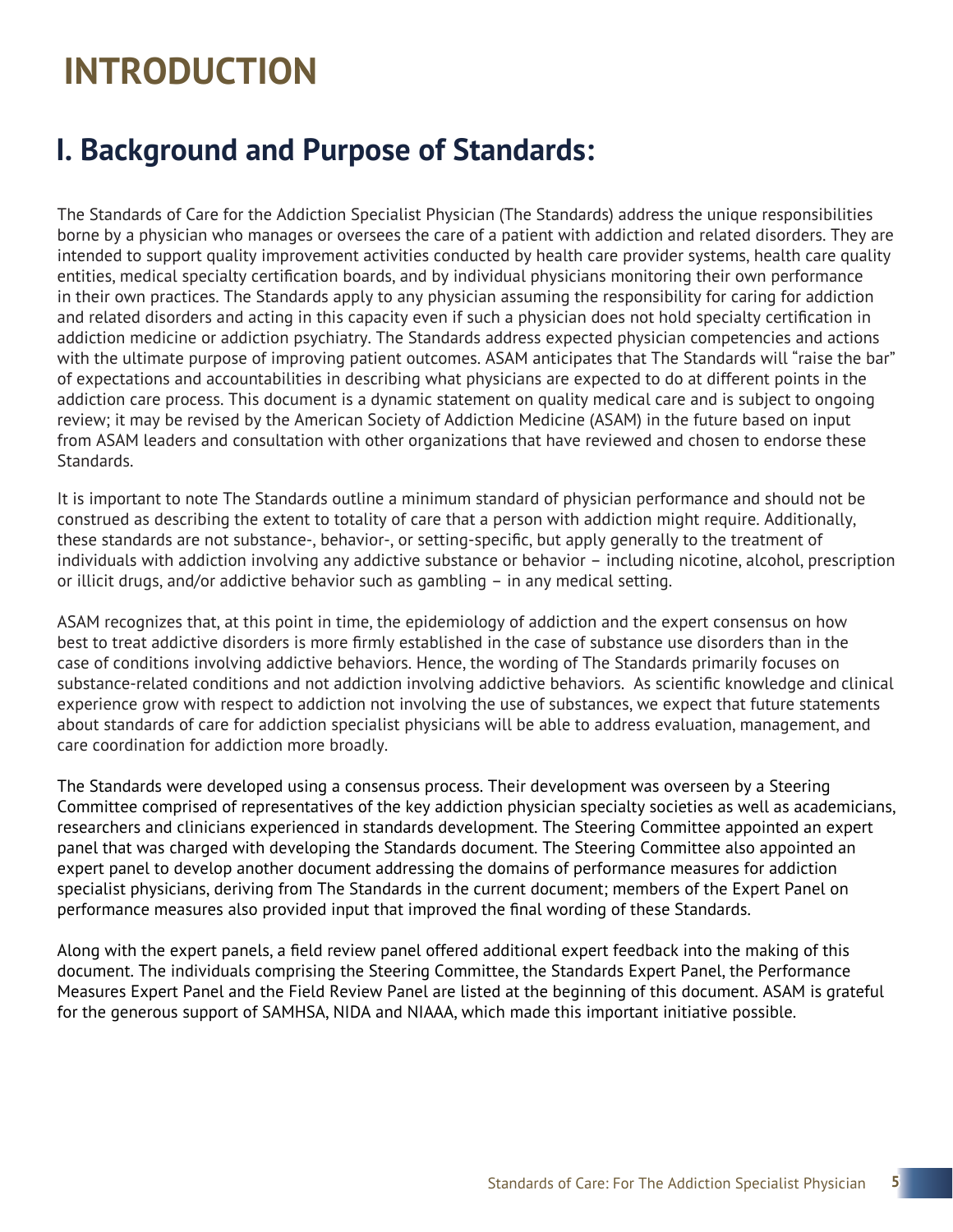### **II. Addiction Specialist Physicians and Professionalism Expectations:**

Addiction specialist physicians (see glossary) include addiction medicine physicians and addiction psychiatrists who hold either a board certification in addiction medicine from the American Board of Addiction Medicine (ABAM), a subspecialty board certification in addiction psychiatry from the American Board of Psychiatry and Neurology (ABPN), a subspecialty board certification in addiction medicine from the American Osteopathic Association (AOA), or certification in addiction medicine from the American Society of Addiction Medicine (ASAM).

The addiction specialist physician upholds the ethics policies of his/her addiction specialty organization. The addiction specialist physician also upholds the professional expectations of all physicians but has some unique professional expectations including the following:

- **1.** Keeping abreast of changes in laws regarding illegal substances, the prescribing of controlled substances, criminalization of behaviors associated with substance use, clinical alternatives to criminal prosecution and incarceration, and interfaces between the health care system and the criminal justice system, including community corrections;
- **2.** Understanding and complying with all applicable federal, state, and local regulations related to patient confidentiality;
- **3.** Obtaining informed consent and ensuring that patients understand the extent and limits of privacy protections.

Addiction specialist physicians should maintain their licensure to practice medicine and their certification as addiction specialists. This includes remaining current regarding clinical advances, participating in regular selfassessment and demonstrating that, through participation in a plan of lifelong learning and practice improvement, they are actively engaged in the maintenance of their specialized clinical knowledge and competencies commensurate with a complex and ever-changing field.

The addiction specialist physician should be able to deal with substance use disorders as well as concurrent problems that exacerbate or arise from the patient's addiction. The addiction specialist physician should also have a good understanding of local cultures and subcultures and what local resources are available to support the patient's recovery. Ultimately, a patient's care should be oriented toward overall functioning and wellbeing while mitigating risk factors for substance related harm or relapse. The Standards identify what addiction specialist physicians do as they perform their clinical and administrative roles, not simply what knowledge, skills, or competencies they possess.

### **III. Addiction Specialist Physician Leadership:**

The Standards presented in this document are statements of what physicians should do in their clinical practices and as the physician manifests leadership within health care teams and broader systems of care. Addiction is a complex disease that impacts many aspects of a person's life and requires long-term, coordinated care by a team of providers who can address the myriad physical, mental, social, economic, and legal ramifications of the disease. As a leader of this care team, the addiction specialist physician is well-poised to coordinate and provide the treatment required by persons with addiction due to his or her advanced and unique understanding of the dynamics of addiction and the dynamics of recovery, and how addiction manifests in varied medical, social, economic, and legal ways.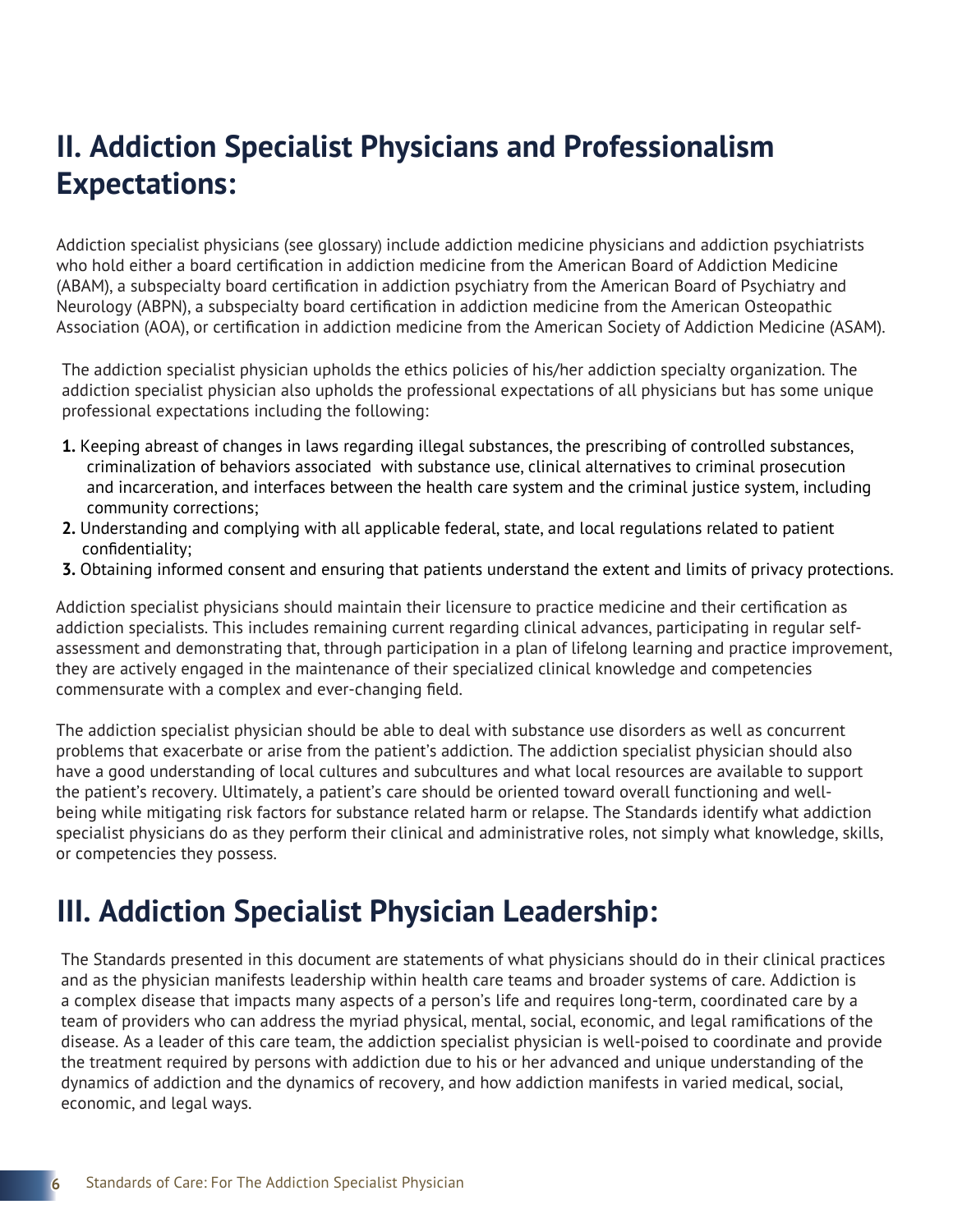### **III. Addiction Specialist Physician Leadership: (cont.)**

An addiction specialist physician functions at different levels of leadership or influence and as a part of formal and informal teams. As of this writing, we recognize that addiction treatment is not well integrated into most health systems and the addiction specialist physician workforce is inadequate to address individually the number of patients with addiction. As a result, collaborative management is necessary and the addiction specialist physician has a responsibility to be the leader within health care systems and/or their communities when addiction is present as part of the patient's overall clinical situation.

Part of this responsibility is to help other providers and health care administrators understand how addiction affects the evaluation and management of other illnesses so that appropriate treatment is provided. This responsibility will also require that addiction specialist physicians be directly involved in quality assurance and evaluation, safety management, and professional development regarding treatment of patients with addiction within the relevant systems of care where they practice. Addiction specialist physician leadership will also require that s/he teach new generations of clinicians in their practice settings and/or through involvement in their professional societies.

### **IV. Implications and Next Steps:**

Addiction treatment is in the process of evolving from a largely non-medical, isolated field into a more integrated part of mainstream medical care. As this occurs, new working relationships, treatment protocols, and reimbursement mechanisms will need to be negotiated, and some growing pains will be inevitable. For example, current commercial and regulatory requirements for physicians sometimes ask them to authenticate care for patients they have never seen. This threatens high quality care and can undermine physicians' decision-making. In the midst of changes and pressures both old and new, The Standards set forth here (and on the diagram below) outline what we can and should expect from addiction specialist physicians in the treatment of individuals with substance use and substance-related disorders, and they can serve as a benchmark for physicians, payers, policymakers and patients alike as they seek to provide, pay for, regulate, and receive the highest quality care.

Given the evolution of the health care environment and the role of addiction treatment and addiction specialist physicians, it is expected that The Standards will be reviewed periodically and updated to reflect scientific and clinical advances in treatment and changes in the health care delivery system. ASAM invites other addiction specialty physician organizations to endorse these standards so that they will apply to as broad a physician audience as possible. The next step in this process will involve the Steering Committee overseeing the work of an expert panel as it develops a set of performance measures based on The Standards.

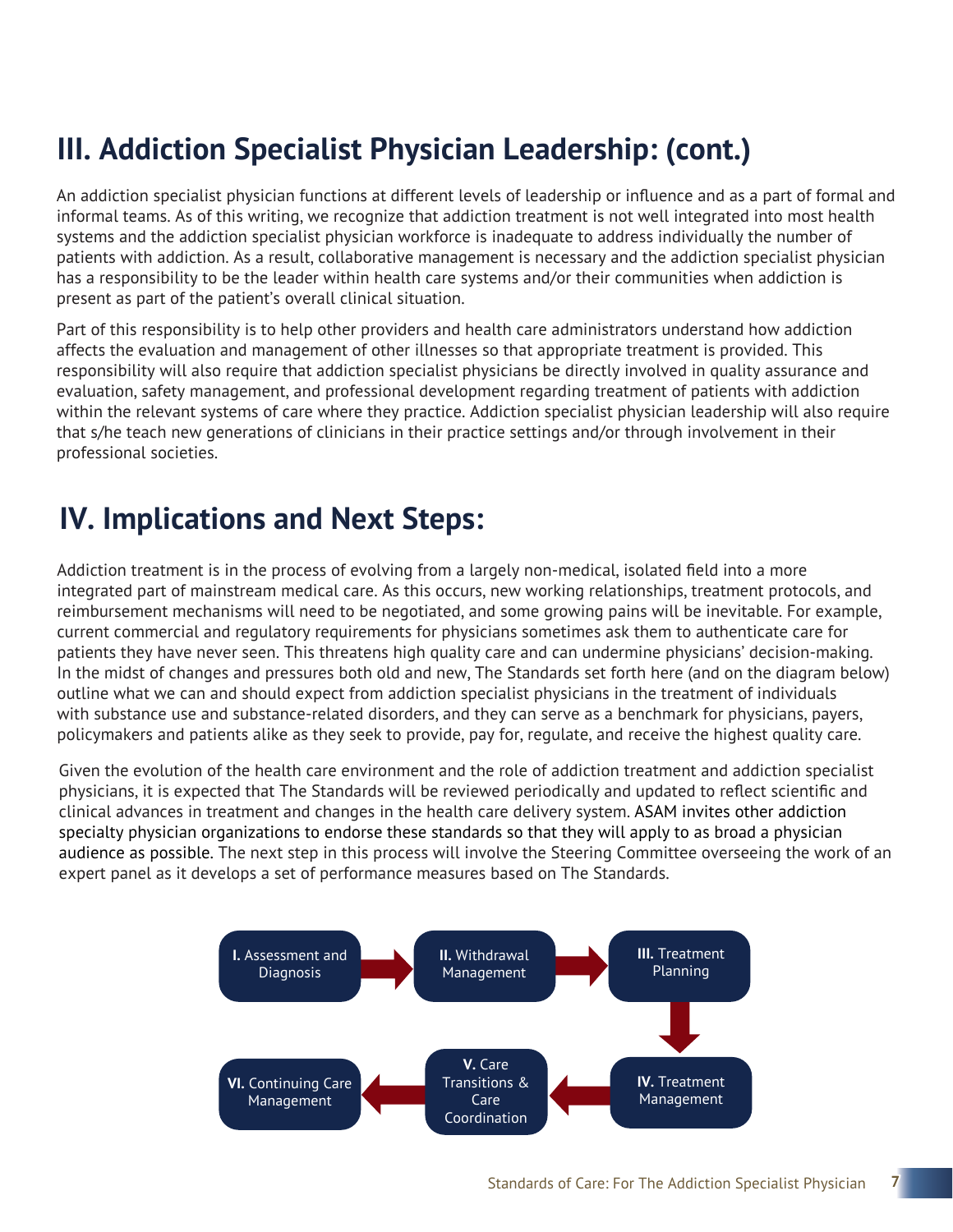# **STANDARDS**



Assessment of a patient with a substance use disorder is an ongoing process. A complete assessment is a critical aspect of patient engagement and treatment planning and should be conducted during the initial phase of treatment. However, it is important to note that it does not necessarily need to be conducted at the initial visit. In certain practice situations, but especially in emergency situations, brief, focused assessments may be appropriate, but comprehensive treatment of addiction requires comprehensive assessment at some point in time; one of the competencies of an addiction specialist physician is to discern when a brief assessment versus a comprehensive assessment is needed. The addiction specialist physician is the professional most able to determine the appropriateness of medications used for addiction, and data collection and analysis must be done with the indications for pharmacological therapy and various psychosocial therapies in mind. Appropriate assessment includes data from clinical interviews, physical examination, and diagnostic procedures, to assure optimal clinical outcomes, patient safety, treatment adherence, and the appropriate stewardship of health care resources.

### STANDARD I.1: Comprehensive Assessment

The addiction specialist physician assures that an initial comprehensive, multi-component assessment is performed for each patient, either by performing it her/ himself or by assuring it is conducted in full or in part by another qualified professional within the system in which she/he is working. The addiction specialist physician assures that, for every patient under his or her care, the assessment is reviewed and updated on a regular basis, including at every care transition, to promote treatment engagement and meet the patient's needs and preferences. A comprehensive assessment for a person with addiction includes the following components:

- A physical exam A mental status exam
- Medical and psychiatric history
- A detailed past and present substance use history, including assessment of withdrawal potential
- A history of the pathological pursuit of reward or relief through engagement in addictive behaviors, such as gambling or exercise

• Substance use disorder and addictive disorder treatment history and response to previous treatment, including history of use of pharmacotherapies and response to such interventions

 • Family medical, psychiatric, substance use, addictive behavior and addiction treatment history

- Allergies
- Current medications
- Social history
- Consultation with appropriate collateral sources of information
- A summary of the patient's readiness to engage in treatment, potential to continue unhealthy use or return to unhealthy engagement in substance use or addictive behaviors, and the recovery environment that can support or impede recovery
- Diagnostic formulation(s)

 • Identification of facilitators and barriers to treatment engagement including patient motivational level and recovery environment

### STANDARD I.2: Monitoring Diagnostic Procedures

The addiction specialist physician collects appropriate data from diagnostic procedures such as structured rating scales and relevant laboratory and imaging studies at baseline, and then periodically monitors these indicators as clinically appropriate.

### STANDARD I.3: Making the Diagnosis

Having assimilated data from interview/examination of the patient and other sources, the addiction specialist physician makes the diagnosis that guides the care of the patient, including any necessary withdrawal management services.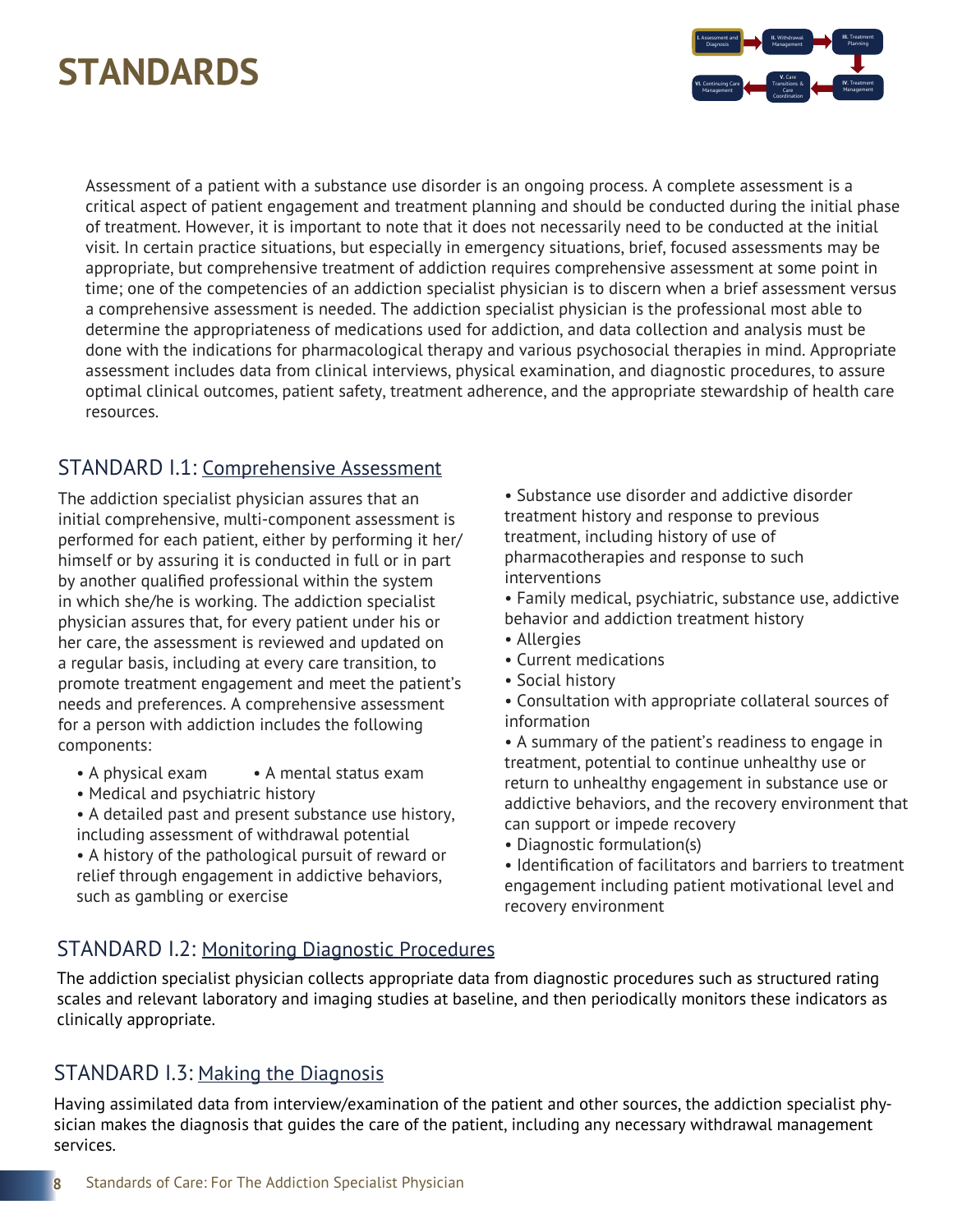

### **II. Withdrawal Management**

Withdrawal management, when indicated, is a critical part of substance use disorder treatment. However, it is important to note that withdrawal management alone does not constitute adequate treatment for addictive disease and should be linked with ongoing treatment for substance use disorders. The addiction specialist physician assesses the extent to which withdrawal management is needed for specific classes of drugs. Additionally, medical decision-making by the addiction specialist physician includes determining whether, for a patient in acute withdrawal, the indicated intervention is acute management of the withdrawal syndrome or induction into agonist, partial agonist, or antagonist maintenance therapy. Thus, if the patient is to be placed on ongoing treatment with an agonist or partial agonist, then he or she should not be placed on a withdrawal regimen for that class of drugs, though other withdrawal management interventions may be indicated for other classes of drugs.

### STANDARD II.1: Assessing Withdrawal Management Needs

The addiction specialist physician assesses the need for patient withdrawal management, the intensity of withdrawal management services needed, and the appropriate treatment environment, given the patient's severity of symptomatology. This assessment includes the number and classes of drugs from which the patient needs withdrawal management, if any, and the eventual treatment modality in which the patient will engage after the acute withdrawal syndrome has stabilized through biopsychosocial interventions.

#### STANDARD II.2: Providing Intoxication/Withdrawal Medical Interventions

The addiction specialist physician uses validated, objective measurements of intoxication and withdrawal (when such an instrument exists for the given substance). The addiction specialist physician also pays careful attention to potential general medical and psychiatric complications during withdrawal management of a person with a substance use disorder. The addiction specialist physician documents medical decision-making and appropriate treatment planning, including appropriate level of care, for a patient undergoing withdrawal management. When withdrawal management medications are indicated, the addiction specialist physician uses an evidence-supported approach to select a pharmacological agent, dosage, and route of administration.

### STANDARD II.3: Assuring Intoxication/ Withdrawal Psychosocial Interventions

The addiction specialist physician assures that validated psychosocial interventions are instituted concurrently with medical interventions (by him/herself or other members of the treatment team) during intoxication management and withdrawal management and provides or supervises ongoing treatment for the patient's associated substance use disorder.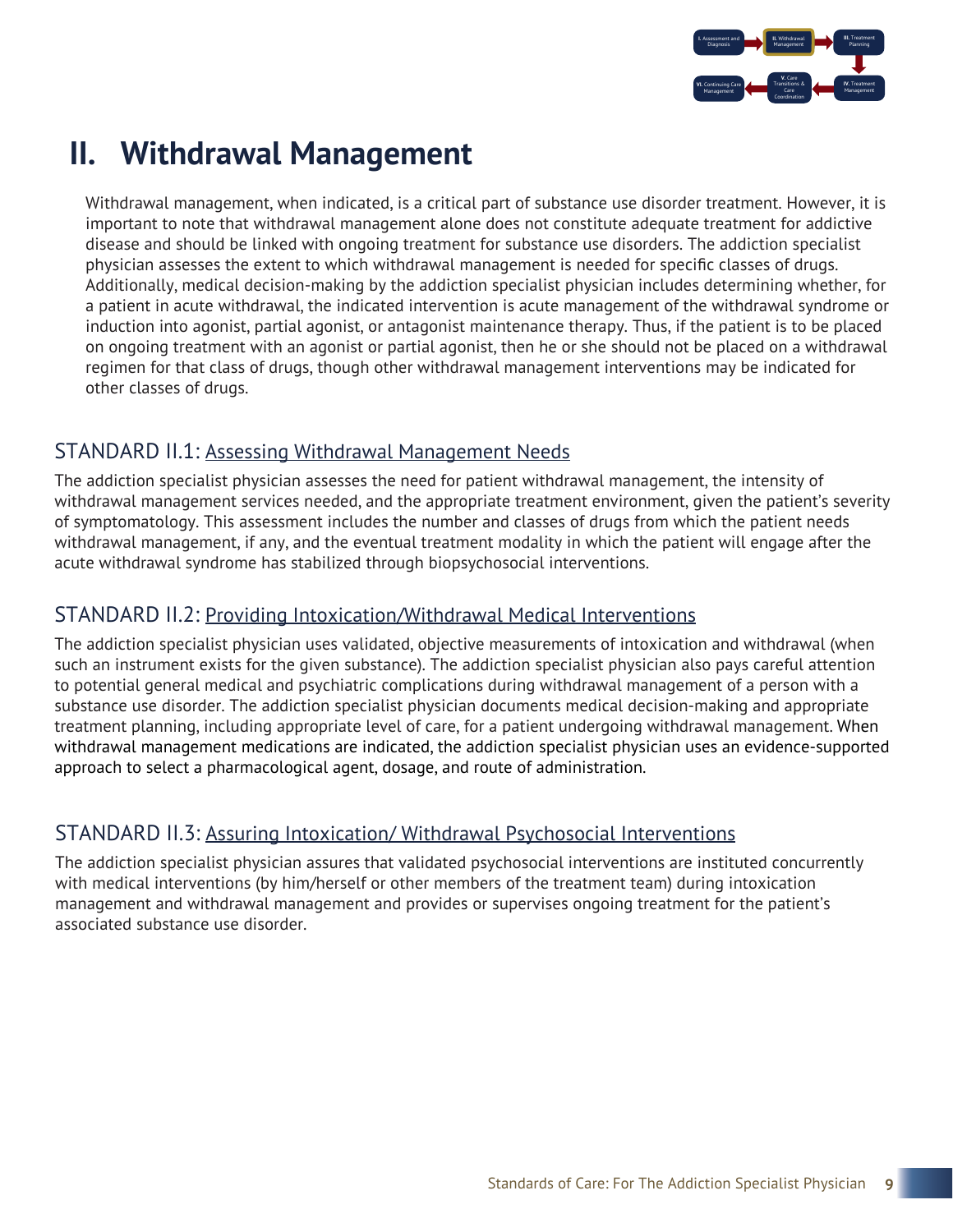

### **III. Treatment Planning**

The addiction specialist physician's unique training provides an understanding of the many physical, psychological and social consequences and complications of substance use disorders and recognition that influential social networks, including families, are important to the patient's treatment. The standards in this section describe the addiction specialist physicians' role in developing the treatment plan including how they would involve other referring providers, social support networks and the documentation of clinical decisions.

### STANDARD III.1: Coordinating Medical Care

The addiction specialist physician integrates and coordinates the treatment of addiction and associated problems and conditions, and negotiates with other providers the aspects of care relevant to the patient's addiction. The addiction specialist physician may be the direct provider of care, but even when he/she is only managing the direct care of other providers, the addiction specialist physician is ultimately responsible for addiction-related medical decision-making.

### STANDARD III.2: Providing Therapeutic Alternatives

The addiction specialist physician discusses and offers all available clinically indicated psychosocial and pharmacological therapies to all patients, assisting the patient to collaborate in clinical decision-making, assuring that the patient is aware of therapeutic alternatives. This will include the advantages and disadvantages of medications for addiction, taking into consideration cost, availability, and potential for diversion. When pharmacotherapies are part of the treatment plan, the addiction specialist physician decides with the patient about the setting for treatment, assuring appropriate dosage and duration for the medication, monitors adherence, and assures psychosocial therapies occur throughout the treatment process.

### STANDARD III.3: Evaluating Safety

The addiction specialist physician uses his or her unique expertise to evaluate safety risks associated with the patient's substance use disorder and assures that the treatment plan addresses those risks.

### STANDARD III.4: Addressing Comorbidity

The addiction specialist physician assures that all psychiatric and medical comorbidities are addressed concurrently rather than sequentially when concurrent treatment is clinically feasible.

### STANDARD III.5: Involving Social Support Networks

The addiction specialist physician assures that attempts are made to involve social networks and the people therein in the treatment process. For example, the addiction specialist physician assures that appropriate support services are made available for patients' families.

### STANDARD III.6: Documenting Clinical Decisions

The addiction specialist physician assures that the reasoning behind clinical decision-making is documented within the treatment plan in the patient's health record. Documentation in the patient's health record by the addiction specialist physician or another member of the treatment team should reflect knowledge of the patient, include options discussed and patient preferences, set out a mutually agreed-upon plan of action to accommodate the individual needs of the patient, as well as delineate measurable goals of treatment.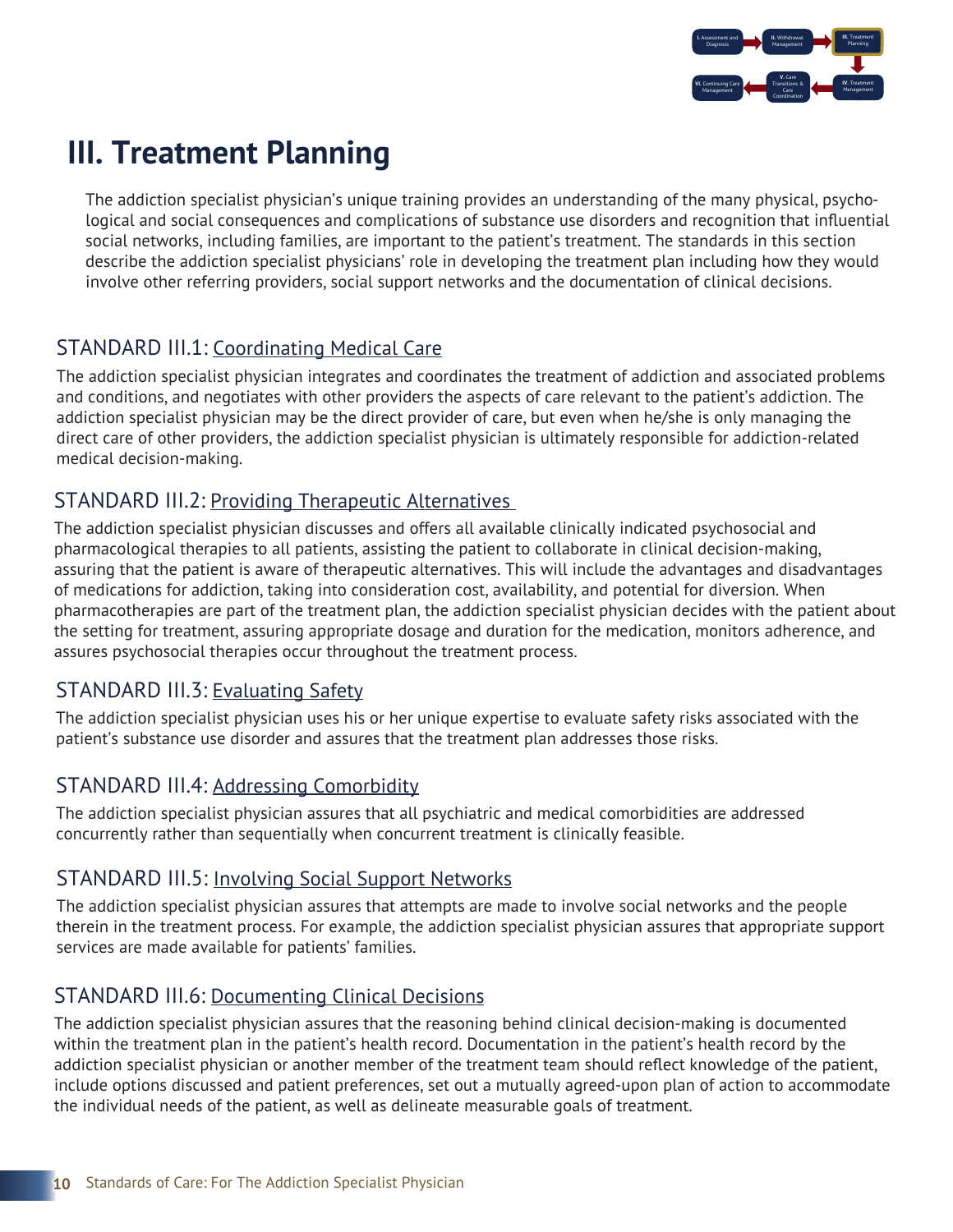

### **IV. Treatment Management**

Treatment management typically refers to activities by addiction specialist physicians to assure the quality of care when addiction specialist physicians are not directly providing treatment but are managing the direct care of other providers. The standards in this section, however, also include the addiction specialists' responsibilities, if they are practicing in settings where they are directly providing care.

### STANDARD IV.1: Assuring Quality of Care

When the direct treatment is provided by other clinicians under his/her supervision, the addiction specialist physician remains actively engaged with the monitoring and supervision of care and in providing oversight for the quality of care of the patient. This oversight includes assuring that all clinically indicated psychosocial and pharmacological therapies are discussed with and offered to all patients. When pharmacotherapies are part of the treatment plan, the addiction specialist physician decides with the patient about the setting for treatment, assuring appropriate dosage and duration for the medication; monitors adherence; and assures psychosocial therapies occur throughout the treatment process.

• When the addiction specialist physician is managing the care rather than serving as the direct provider of care, Standards III.2-III.6 must still be followed.

### STANDARD IV.2: Determining Clinical Progress

The addiction specialist physician meets with the patient or assures that other clinician (s) meet with the patient to regularly assess progress toward mutually agreed-upon, measurable goals in the treatment plan.

- If the patient and addiction specialist physician agree that progress toward these goals is adequate, then plans will be made to build upon these achievements, which may include transition to other services for recovery focused strategies.
- If the patient or the addiction specialist physician perceives that progress is not being made toward agreedupon goals, the patient and addiction specialist physician will reassess the diagnosis, treatment modalities, treatment intensity and treatment goals in order to revise the treatment plan. Lack of treatment progress should lead to treatment plan revisions and not result in an inappropriate termination of care.

### STANDARD IV.3: Assuring Support Service Referral

The addiction specialist physician assures that the treatment plan includes referral to indicated social services.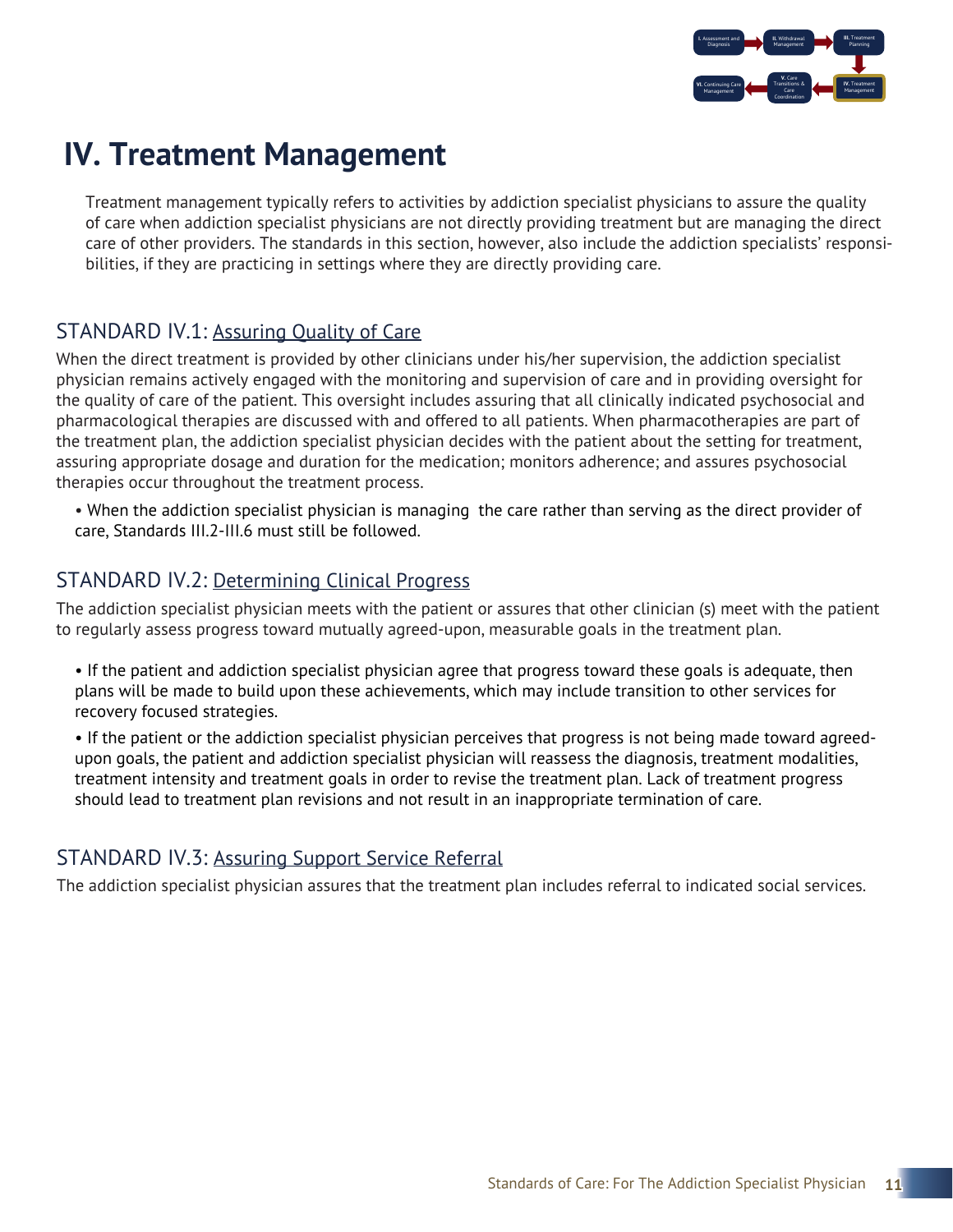

### **V. Care Transitions and Care Coordination**

Collaborative care is a key attribute of high-quality care and it is the responsibility of the addiction specialist physician who directly provides specialty care or supervises and manages specialty care provided by other clinicians. As of the writing of this document, complying with privacy and confidentiality laws and regulations presents challenges to addiction specialty care and general medical care providers and systems who strive to attain the goals of collaboration. Challenges notwithstanding, the physician is in a unique role to advocate for collaboration that ideally includes multiple professionals, individual patients, and family members, and to assist patients as they maneuver through often-complex multi-component systems of care.

### STANDARD V.1: Coordinating Treatment and Confidentiality

The addiction specialist physician takes steps to coordinate addiction care, communicates with other treatment providers and, when necessary, adjusts the treatment plan whenever patients experience a major change in physical or psychological health. This coordination is of particular importance when medications are being used to support recovery, as issues of cost, availability, potential for diversion and what to do in the event of a relapse make safe and appropriate prescription of the necessary medications challenging for those without specialized training. The addiction specialist physician also assures that proper authorizations for release of information are obtained.

• If the patient asserts their privilege to not permit sharing of confidential addiction treatment information with other providers, the addiction specialist physician educates the patient about the health and safety risks inherent in poorly coordinated care.

### STANDARD V.2: Assuring Quality in Transitions

The addiction specialist physician assures that transitions between levels of care for substance use disorders are informed by a biopsychosocial evaluation, patient preferences, and the patient's history of responses to previous attempts at treatment.

### STANDARD V.3: Sharing Information and Protecting Privacy

During care transitions, the addiction specialist physician directs that information is shared with subsequent providers about the patient's health status, current treatment plan, treatment adherence and treatment progress. The addiction specialist physician assures that proper authorizations for release of information are obtained.

• If the patient asserts their privilege to not permit sharing of confidential addiction treatment information with other providers, the addiction specialist physician educates the patient about the health and safety risks inherent in poorly coordinated care.

### STANDARD V.4: Providing Referral

When patients transition from a given level of care, terminate addiction treatment, or terminate with a specific addiction provider, the addiction specialist physician provides recommendations and referrals for continuing professional care and/or self-management. The addiction specialist physician assures that the community and medical resources available to the patient, including the resources available through the patient's primary care provider or medical home, have been identified in a way that maximizes the patient's sustained functional recovery and is aligned with the patient's goals.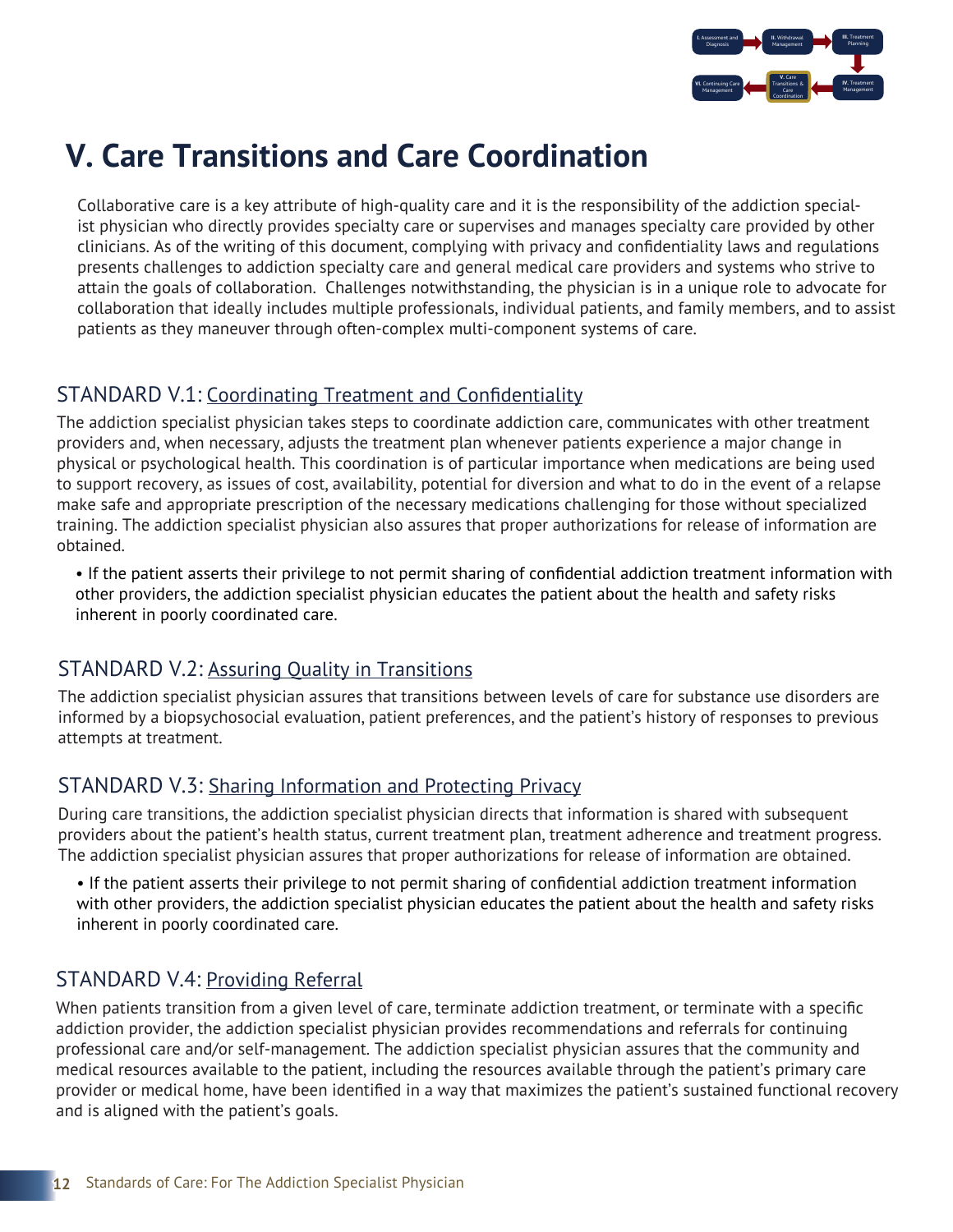

### **VI. Continuing Care Management**

Continuing care management is provided when the patient has achieved stable sobriety, achieved most or met all treatment goals and the patient is ready for sustainable recovery-focused self-care. Recovery check-ups by addiction specialist physicians, just as those by primary care physicians or other providers, may promote sustained recovery and prevent relapse.

### STANDARD VI.1: Assuring Continuity in Addiction Care

The addiction specialist physician encourages patients to meet with him or herself or with a designated care provider who intermittently monitors and assesses the patient's maintenance of recovery. The addiction specialist physician's or other care provider's assessment for continuing care management can include the following:

- Patient and collateral interview
- Physical and/or psychological examination as appropriate
- Structured rating scales
- Review of current medications
- Laboratory studies
- Engagement in recovery activities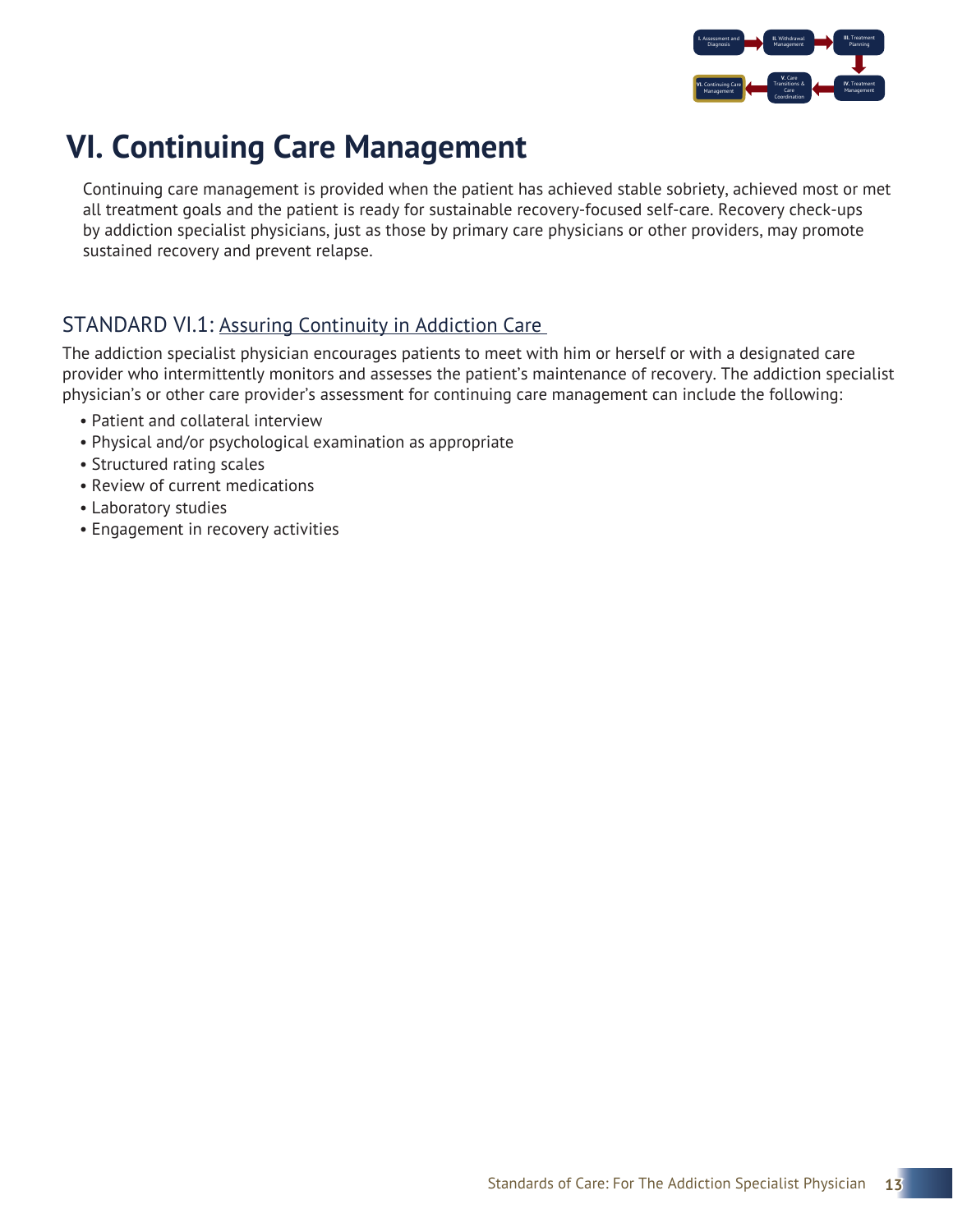# **APPENDIX A:**

### **GLOSSARY**

As of this writing, the fields of addiction medicine and addiction psychiatry are in the midst of a change in terminology related to how substance use disorders and the disease of addiction are diagnosed and discussed.

*The Diagnostic and Statistical Manual of Mental Disorders (DSM),* published by the American Psychiatric Association, is the most commonly used manual of nosology for insurance coding and claims payment and for epidemiological research, at least in North America. The fourth edition of the *DSM (DSM-IV)*<sup>1</sup> , described two Substance Use Disorder conditions: Substance Abuse and Substance Dependence. The fifth edition *(DSM-5)*<sup>2</sup> includes a list of Substance Use Disorders (from mild to moderate to severe) and abandons the use of the terms Substance Dependence and Substance Abuse.

The Standards defined here are intended to address substance use disorders at all levels of severity as the addiction specialist physician has a role in treating patients across the full spectrum of disease severity. Note that addiction specialist physicians are also involved with persons who manifest unhealthy substance use even when such patterns of use do not meet diagnostic criteria for a substance use disorder.

**Addiction.** Addiction is a primary, chronic disease of brain reward, motivation, memory and related circuitry. Dysfunction in these circuits leads to characteristic biological, psychological, social and spiritual manifestations. This is reflected in an individual pathologically pursuing reward and/or relief by substance use and other behaviors.

Addiction is characterized by inability to consistently abstain, impairment in behavioral control, and craving, diminished recognition of significant problems with one's behaviors and interpersonal relationships, and a dysfunctional emotional response. Like other chronic diseases, addiction often involves cycles of relapse and remission. Without treatment or engagement in recovery activities, addiction is progressive and can result in disability or premature death.

**Addiction Specialist Physician.** Addiction specialist physicians include addiction medicine physicians and addiction psychiatrists who hold either a board certification in addiction medicine from the American Board of Addiction Medicine (ABAM), a subspecialty board certification in addiction psychiatry from the American Board of Psychiatry and Neurology (ABPN), a subspecialty board certification in addiction medicine from the American Osteopathic Association (AOA), or certification in addiction medicine from the American Society of Addiction Medicine (ASAM). (taken from the ASAM Public Policy Statement: How to Identify a Physician Recognized for Expertness in the Diagnosis and Treatment of Addiction and Substance-related Health Conditions, Adoption Date: February 1, 1986; rev. January 15, 2010.).

**Biomarker.** A biomarker, or biological marker, is in general a substance that is objectively measured and evaluated as an indicator of normal biological processes, pathogenic processes, or pharmacologic responses to a therapeutic intervention. A biomarker can also be used to indicate exposure to various environmental substances in toxicology. In these cases, the biomarkers may be the external substance itself, e.g., alcohol or an opioid or a variant of the external substance processed by the body (a metabolite) (e.g., THC metabolites from marijuana use).

**Intoxication.** A clinical state marked by dysfunctional changes in physiological functioning, psychological functioning, mood state, cognitive process, or all of these, as a consequence of consumption of a psychoactive substance.

**Level of Care.** As used in the *ASAM Criteria*<sup>3</sup> , this term refers to a discrete intensity of clinical and environmental support services linked together and available in a variety of settings. Maintenance Treatments. Pharmacotherapy on a consistent schedule for persons with addiction, usually with an agonist or partial agonist, which militates against the pathological pursuit of reward and/or relief and allows for remission of overt addiction-related problems.

Maintenance treatments of addiction are associated with the development of a pharmacological steady-state in which receptors for addictive substances are occupied, resulting in relative or complete blockade of central nervous system receptors such that addictive substances are no longer sought for reward and/or relief. Maintenance treatments of addiction are also designed to militate against the risk of overdose. Depending on the circumstances of a given case, a care plan including maintenance treatments can be time-limited or can remain in place life-long. Integration of pharmacotherapy via maintenance treatments with psychosocial treatments generally is associated with the best clinical results. Maintenance treatments can be part of an individual's treatment plan in abstinence-based recovery activities or can be a part of harm reduction strategies.

**Modality.** A specific type of treatment (technique, method, or procedure) that is used to relieve symptoms and promote recovery. Modalities of addiction treatment include, for example, withdrawal management or anti-craving, agonist, and antagonist medication; motivational interviewing; cognitive-behavioral therapy; individual, family, and group therapy; social skills training, vocational counseling and self/mutual help groups.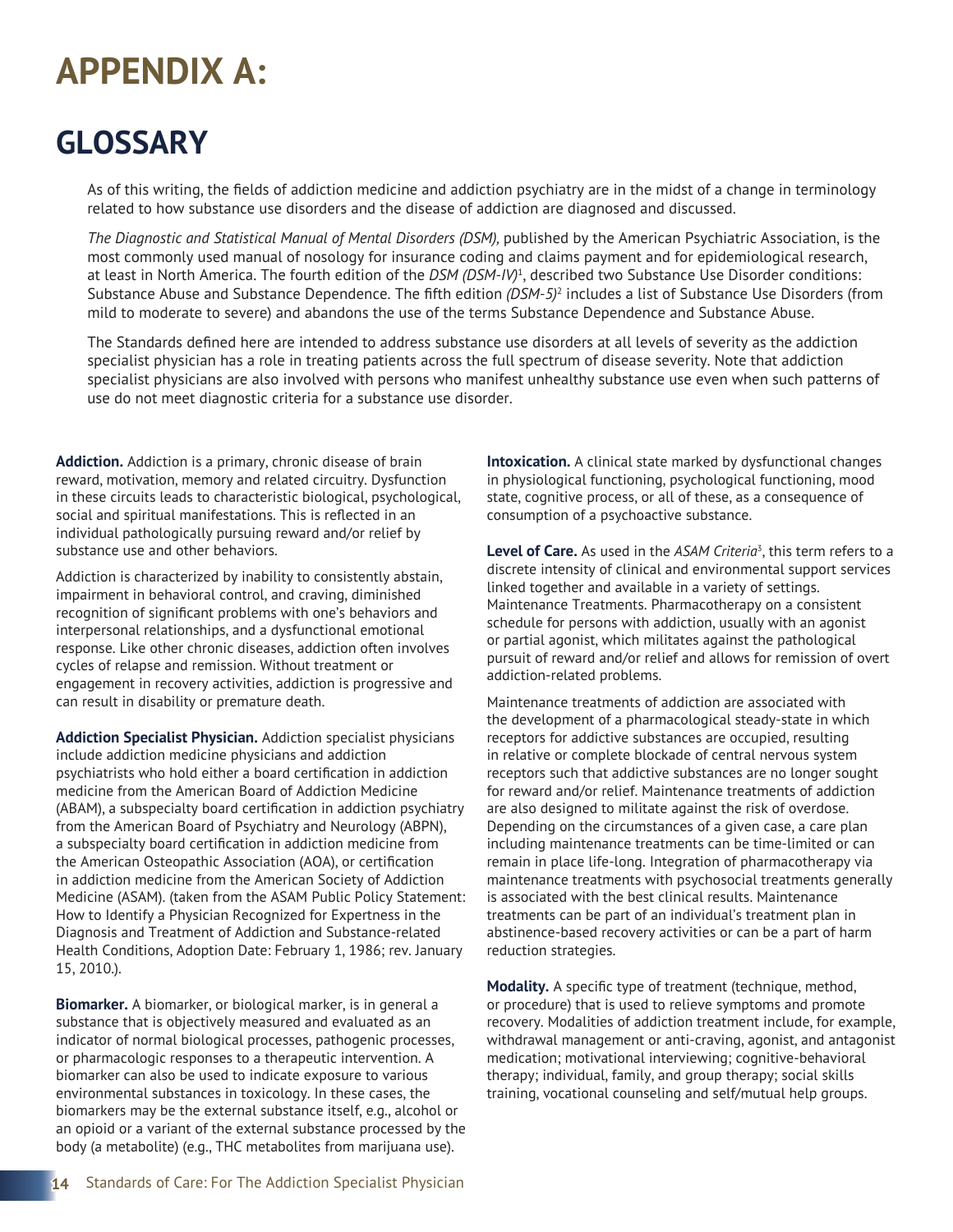**Patient.** As used in the *ASAM Criteria*, an individual receiving alcohol, tobacco, and/or other drug or addictive disorder treatment. The terms "client" and "patient" sometimes are used interchangeably, although staff in non-medical settings more commonly refer to "clients."

**Recovery.** A process of sustained action that addresses the biological, psychological, social, and spiritual disturbances inherent in addiction. This effort is in the direction of a consistent pursuit of abstinence, addressing impairment in behavioral control, dealing with cravings, recognizing problems in one's behaviors and interpersonal relationships, and dealing more effectively with emotional responses. Recovery actions lead to reversal of negative, self-defeating internal processes and behaviors, allowing healing of relationships with self and others. The concepts of humility, acceptance, and surrender are useful in this process.

**Relapse.** A process in which an individual who has established abstinence or sobriety experiences recurrence of signs and symptoms of active addiction, often including resumption of the pathological pursuit of reward and/or relief through the use of substances and other behaviors. When in relapse, there is often disengagement from recovery activities.

Relapse can be triggered by exposure to rewarding substances and behaviors, by exposure to environmental cues to use, and by exposure to emotional stressors that trigger heightened activity in brain stress circuits. The event of using or acting out is the latter part of the process, which can be prevented by early intervention.

**Setting.** A general environment in which treatment is delivered. There may be a variety of facilities that are within a general setting. Settings for addiction treatment include hospitals, residential programs, opioid treatment programs, community mental health centers, community health centers, other general medical settings, the physician's office, the patient's home, and correctional or other institutional settings.

**Social History.** An account of the personal and social details of a person's life that serves to identify the person. Place of birth, religion, race, marital status, number of children, military status, occupational history, and place of residence are the usual components of this part of the history, but it may often include other information, such as education, current living situation and trauma history.

**Social Support System.** The network of relationships that surround an individual. A health social support system involving family members, friends, employers, members of mutual support groups, and others—tends to support an individual's recovery efforts and goals. What these individuals have in common is that their relationship with the individual is current and that the individual is comfortable contacting them in times of distress.

**Substance Use Disorders.** Substance use disorder is marked by a cluster of cognitive, behavioral, and physiological symptoms indicating that the individual continues to use alcohol, tobacco, and/or other drugs despite significant related problems. The cluster of symptoms can include tolerance; withdrawal or use of a substance in larger amounts or over a longer period of time than intended; persistent desire or unsuccessful efforts to cut down or control substance use; a great deal of time spent in activities related to obtaining or using substances or to recover from their effects; relinquishing important social, occupational or recreational activities because of substance use; and continuing alcohol, tobacco, and/or drug use despite knowledge of having a persistent or recurrent physical or psychological problem that is likely to have been caused or exacerbated by such use; craving or strong desire to use. Specific diagnostic criteria are given in the Diagnostic and Statistical Manual of Mental Disorders, Fifth Edition *(DSM-5)* of the American Psychiatric Association.

A substance use disorder is the new nomenclature for what previously included substance dependence and substance abuse (Diagnostic and Statistical Manual of Mental Disorders, Fourth Edition *(DSM-IV)* of the American Psychiatric Association.

**Treatment.** Application of planned procedures to identify and change patterns of behavior that are maladaptive, destructive, and/or injurious to health; or to restore appropriate levels of physical, psychological, and/or social functioning.

**Treatment Plan.** The individualized plan should be based on a comprehensive biopsychosocial assessment of the patient and, when possible, a comprehensive evaluation of the family, as well.

**Withdrawal Management.** This refers to services previously referred to as "Detoxification Services." *The ASAM Criteria* describes in detail the structure and staffing of services to assist a patient's acute withdrawal from alcohol, tobacco, stimulants, sedatives, or other drugs. As stated in the Glossary of The ASAM Criteria, "The liver detoxifies, but clinicians manage withdrawal."

**Withdrawal Syndrome.** The onset of a predictable constellation of signs and symptoms following the abrupt discontinuation of, or rapid decrease in, dosage of a psychoactive substance.

<sup>1</sup> American Psychiatric Association. (2000). Diagnostic and statistical manual of mental disorders (4th ed., text rev.).doi:10.1176/appi. books.9780890423349.

<sup>2</sup> American Psychiatric Association: Diagnostic and Statistical Manual of Mental Disorders, Fifth Edition. Washington, DC, American Psychiatric Association, 2013.

<sup>3</sup> Mee-Lee D, Shulman GD, Fishman MJ, Gastfriend DR, Miller MM, eds. The ASAM Criteria: Treatment Criteria for Addictive, Substance-Related, and Co-Occurring Conditions. 3rd ed. Carson City, NV: The Change Companies®; 2013.